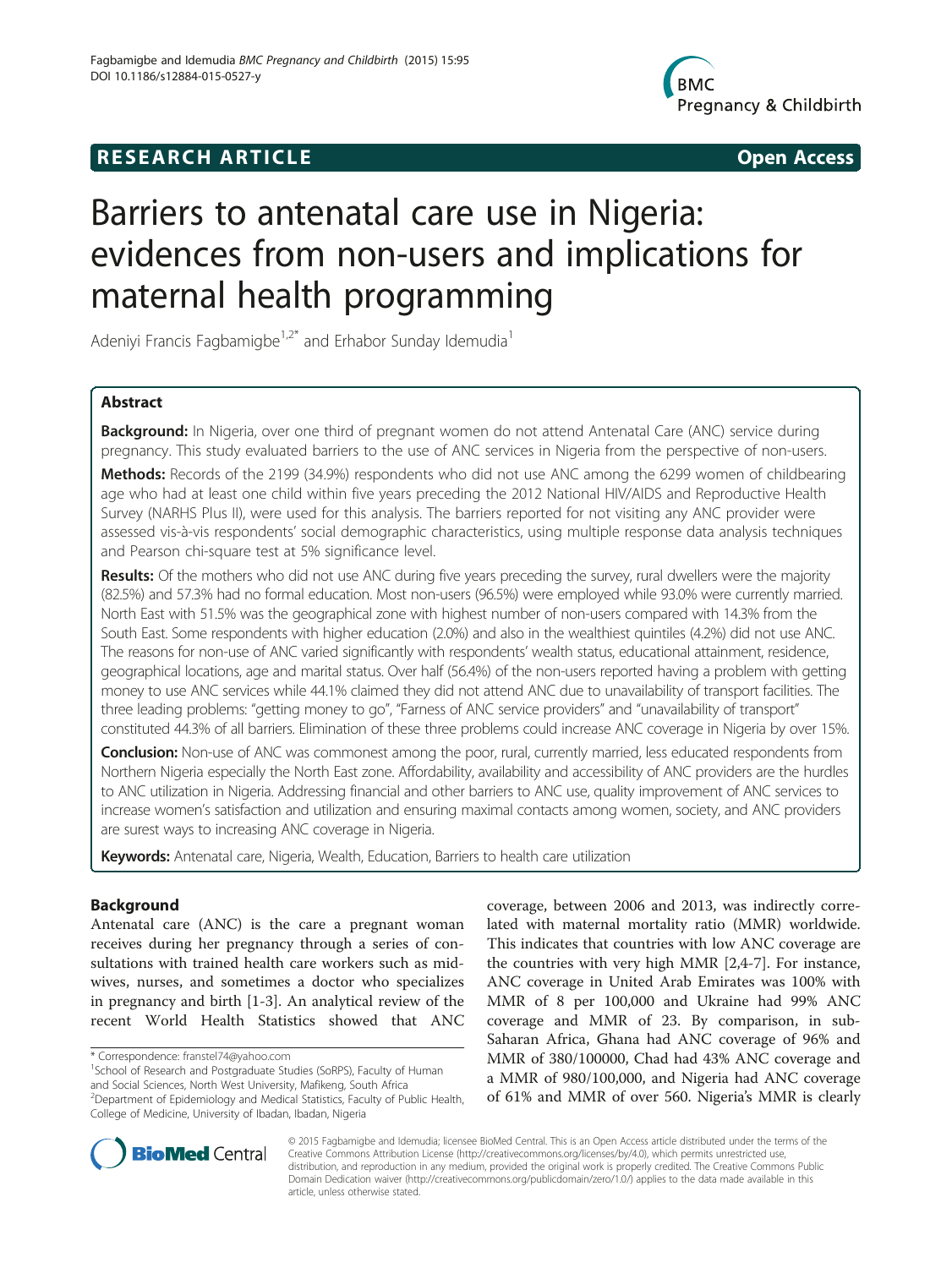above the African and global average of 500 and 210 respectively [\[8](#page-8-0)]. The poor maternal health outcome in Nigeria could be a result of poor ANC utilization [\[6,9](#page-8-0)] although ANC coverage may not provide information on the quality of care provided [[10\]](#page-9-0).

The importance of ANC services in the outcomes for pregnant women has been well documented [\[2,5](#page-8-0)[,11,12](#page-9-0)]. ANC enhances early identification and management of conditions that could be threatening to the mother and her unborn child. ANC by trained skilled providers screens for infections, treats malaria, reduces the incidence of perinatal illness and death, provides birth preparedness, identifies signs of danger in pregnancy and plans to handle possible delivery complications through timely treatment and referrals [[2,5\]](#page-8-0). It also reduces medical problems in pregnancy such as anaemia, hypertension, ectopic pregnancy, obstructed labour, eclampsia, excessive bleeding and premature labour and delivery [[5,](#page-8-0)[10,11,13,14\]](#page-9-0). In particular, a clinical audit of antenatal services in Nigeria found better maternal outcomes among women who had completed ANC than those who had not [[5\]](#page-8-0) though it may not directly reduce the risk of death [\[15\]](#page-9-0).

Two nationally representative surveys were conducted recently in Nigeria: Nigeria Demographic and Health Survey (NDHS) in 2013 and National AIDS and Reproductive household survey (NARHS) in 2012 [[1](#page-8-0),[3](#page-8-0)]. The two surveys showed that the proportion of pregnant women who had not attended any ANC services in Nigeria was 33.9% and 34.9% respectively. According to the 2013 NDHS, only 60.9% among women of child bearing age (15–49 years) who had a live birth in the five years preceding the survey received ANC from a trained skilled ANC provider (i.e., a doctor, nurse or midwife, or auxiliary nurse or midwife). Only half (51.0%) reported making four or more ANC visits during the pregnancy. About one third (36%) of births were delivered in a health facility while 38% of all deliveries within the five years were assisted by a skilled birth assistant (SBA) [[1,3\]](#page-8-0). The attendance of ANC and delivery in a facility by a trained birth assistant are far lower than most other Africa countries [\[8](#page-8-0)[,16](#page-9-0)]. In sub-Saharan Africa, overall 75% had at least one ANC attendance, 48% had 4 or more ANC visits and 48% of deliveries were supported by skilled birth attendants [[8,](#page-8-0)[17](#page-9-0)].

In comparison with ANC coverage in Nigeria, a neighboring developing country, Mali, had 57% of pregnant women having at least one prenatal contact with a skilled ANC provider within five years preceding the DHS in 2001 [[18](#page-9-0),[19](#page-9-0)]. In another developing country, Indonesia, about 95% of pregnant women attended at least one ANC visit and 66% of women had four ANC visits within five years before the 2007 DHS [\[20\]](#page-9-0). This implies that Nigeria has not attained maternal health

care success achieved over a decade ago in Mali and over 5 years ago in Indonesia. The questions are why are pregnant women not attending ANC in Nigeria? What are the limiting factors? What are the barriers?

Studies have documented the socio-demographic and other factors affecting ANC use. Lincentto et al. identified inability to pay for ANC services or prescribed treatment as an important barrier to utilization of ANC [[2\]](#page-8-0), a finding supported by two other studies [[20,21\]](#page-9-0). In situations where ANC uptake requires travel and long waiting hours, pregnant women and their families experience huge opportunity costs, such as the loss of income in order to attend services [[2](#page-8-0)[,22](#page-9-0)]. Long distances to health facilities as well as insufficient number of ANC providers at various ANC clinics negatively affect ANC utilization [\[23\]](#page-9-0).

Several studies have identified rural–urban differentials in use of ANC in Nigeria and elsewhere [[2,6,9,](#page-8-0)[21,23-25](#page-9-0)]. The higher ANC coverage in urban areas than in rural areas worldwide has been ascribed to inequities in the number of accessible health facilities [[12](#page-9-0),[26](#page-9-0)]. In Nigeria, urban bias in public health expenditure, inadequate financing coupled with difficulties in attracting health workers to and retaining them in rural areas have limited government's ability to create an accessible communitybased health care system [[26](#page-9-0)] which could reduce inequities in rural–urban health facilities. This scenario also occurs in other developing countries [\[25\]](#page-9-0).

Family members of pregnant women as well as the community, have roles to play in ANC attendance. Their involvement in ANC utilization or otherwise affects use of ANC services. Families and communities often consider pregnancy as a natural process of life and therefore, underestimate the importance of ANC [\[2](#page-8-0)]. Misunderstandings, conflict or poor communication among formal and informal health care providers and with health service seekers may cause low utilization of ANC services in certain communities [[2](#page-8-0)]. Unprofessional practices, attitudes and behaviours of ANC providers may further increase the nonutilization of ANC. Unprofessional conduct may include failure to respect the privacy, confidentiality, and traditional beliefs of the health seekers, [\[9](#page-8-0)[,23\]](#page-9-0).

There is a need to understand the reasons and in particular the limiting factors for the low rates of ANC uptake and by extension birth deliveries by a skilled provider in Nigeria. While several studies have identified determinants and factors affecting ANC utilization, very few have focused on documenting the barriers to ANC utilization from the perspectives of the non-users. This is probably due to the difficulties in collecting meaningful data from a reasonably large number of non– users. The current study used data from over 2000 ANC non-users. Analysis is designed to identify and prioritize reasons given by respondents for not utilizing ANC facilities in Nigeria.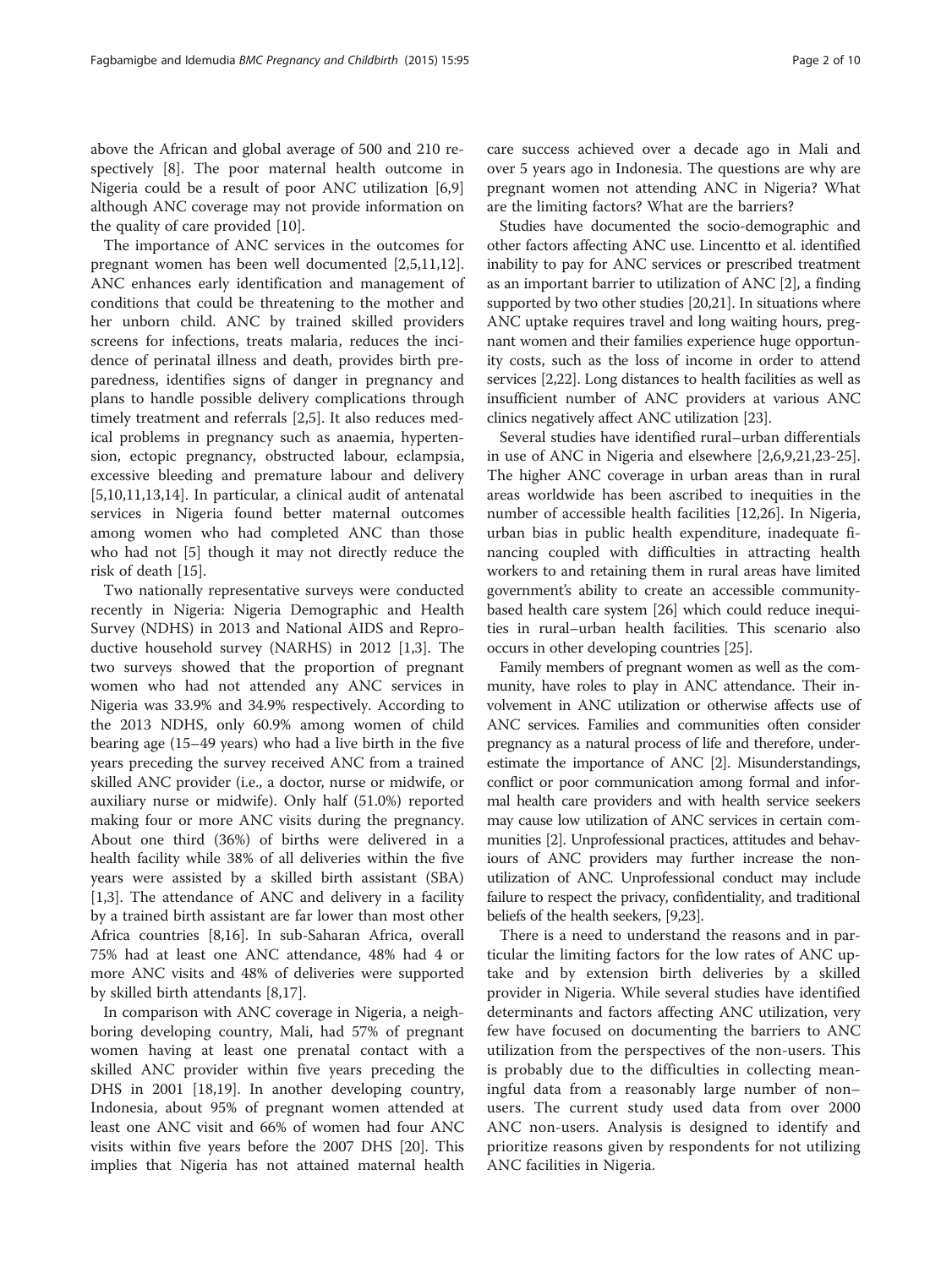#### **Methods**

# Data source

We used the data from the 2012 National HIV/AIDS and Reproductive Health Survey (NARHS Plus II), [\[1](#page-8-0)] a cross-sectional study covering sampled men and women of reproductive age. Respondents were selected from rural and urban areas in all 36 states and the Federal Capital Territory (FCT) in Nigeria, as contained in the updated sample frame developed and maintained by the National Population Commission (NPC).

Four-stage cluster sampling was used to select eligible persons. Selection of rural and urban localities from each state and the FCT at stage 1; at stage 2, Enumeration Areas (EA) within the selected rural and urban localities were selected; households were listed at stage 3 while stage 4 involved selection of individual respondents for interview. Thirty two individuals were sampled from each of the 30 sampled EA (clusters) from each state. Overall, 35,520 individual respondents were selected for final interview of which 31,235 individuals (88%) were successfully interviewed [[1\]](#page-8-0). Other details of sampling methodology have been reported [[1\]](#page-8-0).The Institutional Review Board (IRB) of the National Institute of Medical Research, Nigeria granted ethical clearance to the survey instruments and materials prior to the commencement of the survey. Details of the ethical approvals have been reported earlier [\[1](#page-8-0)].

Of the 15567 women interviewed in the 2012 NARHS, only 6299 reported to have had at least one child within five years preceding the survey. About one third (34.9%), 2199, of the 6299 mothers declared not have visited any ANC providing facilities before. All analyses in this paper were based on the responses of these 2199 respondents.

#### Variables

The outcomes of interest in this study were the proportions of women who gave various reasons for not attending ANC during their last pregnancy. They were to answer "Yes" or "No" to reasons the possible reasons why they did not attend ANC. A "Yes" response implied "A big problem" while a "No" response implied "Not a problem". The assessed reasons were economic, social, cultural, individual, family and ANC service provider related. They include "Obtaining permission from Spouse", "Obtaining permission from Guardian/Parent", "Obtaining permission from Others", "Getting money to go", "Far distance from health facility", "Availability of transport", "Need an accompany/Can't go alone", "Provider is not of the same sex", "No skilled health worker in the hospital/ clinic", "Poor attitude of the health provider", "Can't guarantee confidentiality of information" and "Poor availability of good drugs at the facility".

We then compared the reasons given among the sociodemographic characteristics which included: "wealth status - poorest, poorer, Average, wealthier and wealthiest", "educational attainment - no formal education, primary, secondary and higher (tertiary)", "marital status – currently married, formerly married and never married", "location of residence – urban and rural", "geo-political zones – North Central, North East, North West, South East, South South and South West", "age of respondent at birth was recoded into <20 years, 20–24 years, 25–34 years and 35–49 years", "tribe – Hausa/Fulani, Igbo and Yoruba", "religion – Islam, Christianity and Others", "employment status – Employed and Unemployed". For all the variables, 5 responses given as "Don't Know" were excluded from further analysis.

#### Statistical analyses

Due to the multistage cluster sampling technique used in the random selection of the sampling units, we weighted the data by introducing a weighting variable. This was aimed at ensuring that the sample reflected population differences across the states and also avert over sampling of hard to reach areas and under sampling of large populations. The intra-cluster correlation was minimized through the use of effective sample size.

We used descriptive statistics to describe the distribution of the socio-demographic and behavioral characteristics of the respondents not using ANC. Bivariate analyses of relationships between the characteristics and reasons given for not taking ANC services were conducted using Pearson Chi-square  $(X^2)$  test of association. Multiple response data analysis techniques were used to identify and prioritize the multiple reasons given by respondents for not attending ANC clinics. Multiple responses arise when more than one response may be given by the respondents to one question. Details on methodologies for handling the problem of multiple responses have been documented [\[27\]](#page-9-0). All statistical tests were performed at 5% significance level. We used STATA 13 and SPSS IBM 20 to analyze the data.

#### Results

The mean age of the respondents who did not use the ANC service was  $29.1 \pm 8.2$  years and was not significantly different from age of respondents  $(29.4 \pm 6.7 \text{ years})$ who utilized ANC ( $p > 0.05$ , not shown in the tables). In Table [1,](#page-3-0) rural dwellers were the majority (82.5%) of the mothers who did not use ANC during the period covered, 57.3% of them had no education and nearly all the non-users (93.0%) were either currently married or living with sexual partners. North East was the geographical zone in Nigeria with highest number of non-users as they had 42.1% compared with 3.6% in the South East. Nearly all, 96.5% of them, were employed while 50.6% were of Hausa/Fulani tribe. Also 43.3% of mothers in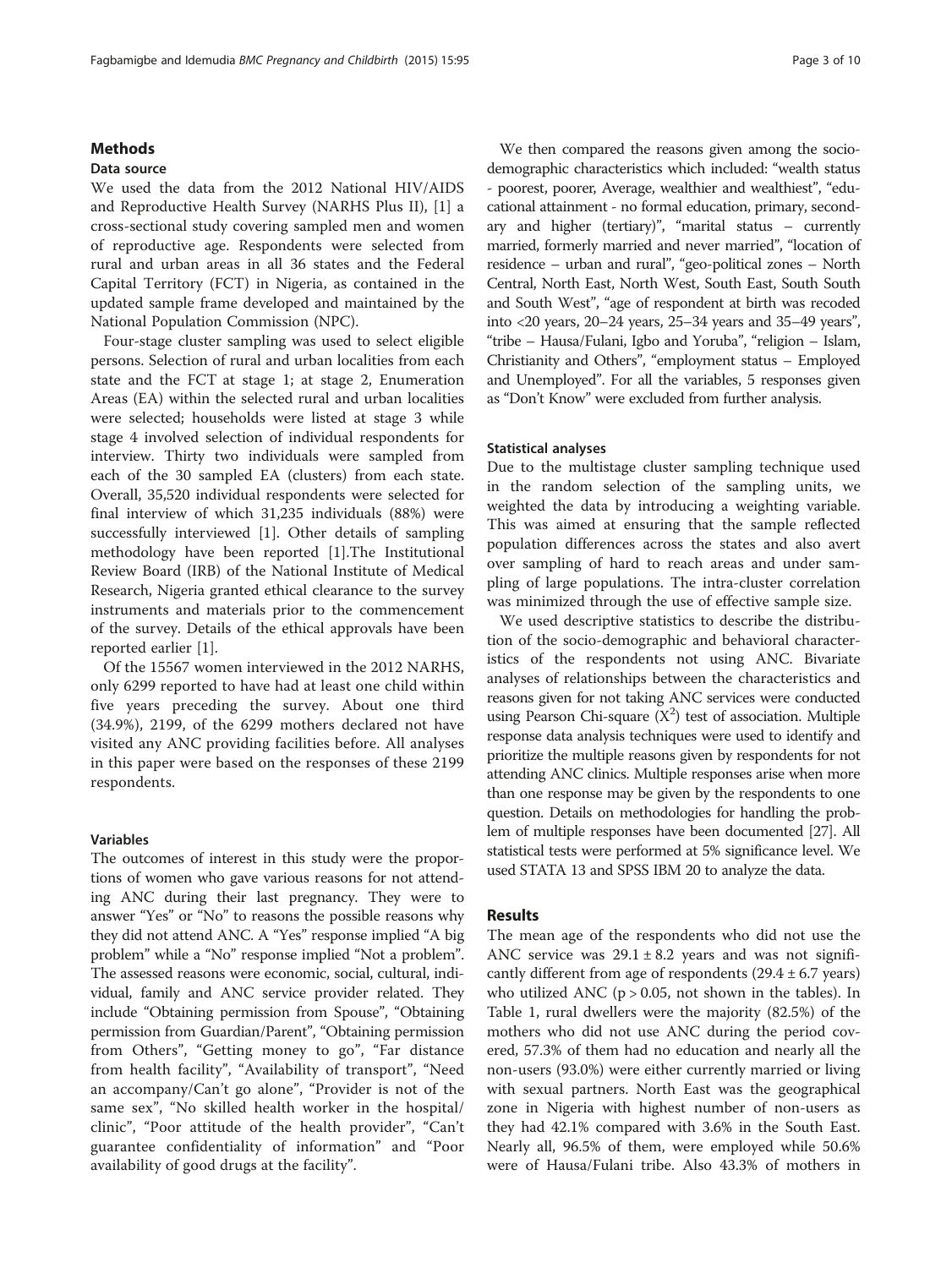| Characteristics     | $N(%)*$     | <b>Used ANC</b> | Didn't use ANC | N۸     | $%$ ** |
|---------------------|-------------|-----------------|----------------|--------|--------|
| Location            |             |                 |                |        |        |
| Urban               | 2112 (33.5) | 81.8            | 18.2           | 383    | 17.5   |
| Rural               | 4187 (66.5) | 56.7            | 43.3           | 1816   | 82.5   |
| Education           |             |                 |                |        |        |
| No formal Education | 2105 (33.4) | 40.3            | 59.7           | 1259   | 57.3   |
| Qur'anic Only       | 523 (8.3)   | 56.4            | 43.6           | 228    | 10.4   |
| Primary             | 1126 (17.9) | 71.0            | 29.0           | 327    | 14.9   |
| Secondary           | 2020 (32.1) | 83.1            | 16.9           | 341    | 15.5   |
| Higher              | 521 (8.3)   | 91.6            | 8.4            | 44     | 2.0    |
| Marital Status      |             |                 |                |        |        |
| CM/LWSP             | 5883 (93.9) | 65.6            | 34.4           | 2027   | 93.0   |
| Form Married        | 221 (3.5)   | 57.0            | 43.0           | 95     | 4.4    |
| Never Married       | 159 (2.5)   | 63.5            | 36.5           | 58     | 2.6    |
| Age At Birth        |             |                 |                |        |        |
| $<$ 20              | 371 (5.9)   | 50.4            | 49.6           | 184    | 8.3    |
| $20 - 24$           | 1228 (19.5) | 60.8            | 39.2           | 481    | 21.9   |
| 25-34               | 3091 (49.1) | 69.8            | 30.2           | 934    | 42.5   |
| 35-49               | 1610 (25.6) | 62.8            | 37.2           | 600    | 27.3   |
| Wealth Quintiles+   |             |                 |                |        |        |
| Poorest             | 1495 (23.7) | 38.3            | 61.7           | 923    | 42.0   |
| Poorer              | 1359 (21.6) | 51.8            | 48.2           | 655    | 29.8   |
| Average             | 1166 (18.5) | 72.8            | 27.2           | 317    | 14.4   |
| Wealthier           | 1127 (17.9) | 81.5            | 18.5           | 209    | 9.5    |
| Wealthiest          | 1150 (18.3) | 92.0            | $8.0\,$        | 92     | 4.2    |
| Zone                |             |                 |                |        |        |
| North Central       | 936 (14.9)  | 66.0            | 34.0           | 318    | 14.5   |
| North East          | 773 (12.3)  | 50.7            | 49.3           | 381    | 17.3   |
| North West          | 1797 (28.5) | 48.5            | 51.5           | 925    | 42.1   |
| South East          | 537 (8.5)   | 85.7            | 14.3           | 78     | 3.6    |
| South South         | 899 (14.3)  | 69.2            | 30.8           | 277    | 12.6   |
| South West          | 1358 (21.6) | 83.8            | 16.2           | 220    | 10.0   |
| Tribe               |             |                 |                |        |        |
| Hausa/Fulani        | 2147 (34.1) | 48.2            | 51.8           | 1113   | 50.6   |
| Igbo                | 761 (12.1)  | 86.7            | 13.3           | 102    | 4.6    |
| Yoruba              | 1192 (18.9) | 84.6            | 15.4           | 183    | 8.3    |
| Others              | 2199 (34.9) | 63.6            | 36.4           | 801    | 36.4   |
| Religion            |             |                 |                |        |        |
| Islam               | 3241 (51.4) | 55.6            | 44.4           | 1437   | 65.4   |
| Christian           | 2995 (47.6) | 75.9            | 24.1           | 725    | 32.9   |
| Others              | 63 (1.0)    | 41.3            | 58.7           | 37     | 1.7    |
| Employment          |             |                 |                |        |        |
| Employed            | 6044 (95.9) | 64.9            | 35.1           | 2122   | 96.5   |
| Unemployed          | 256 (4.1)   | 70.0            | 30.0           | $77\,$ | 3.5    |
| Total               | 6234 (100)  | 65.2            | 34.8           | 2199   | 100    |

<span id="page-3-0"></span>Table 1 Distribution of Socio-demographic characteristics of the users and non-users of ANC facilities

CM/LWSP Currently married or Living with sexual partner + some responses were missing.

\*Distribution of all women who were pregnant within 5 years preceding the survey.

\*\*Distribution of women who did not use ANC during the period.

^number of women who didn't use ANC during the period.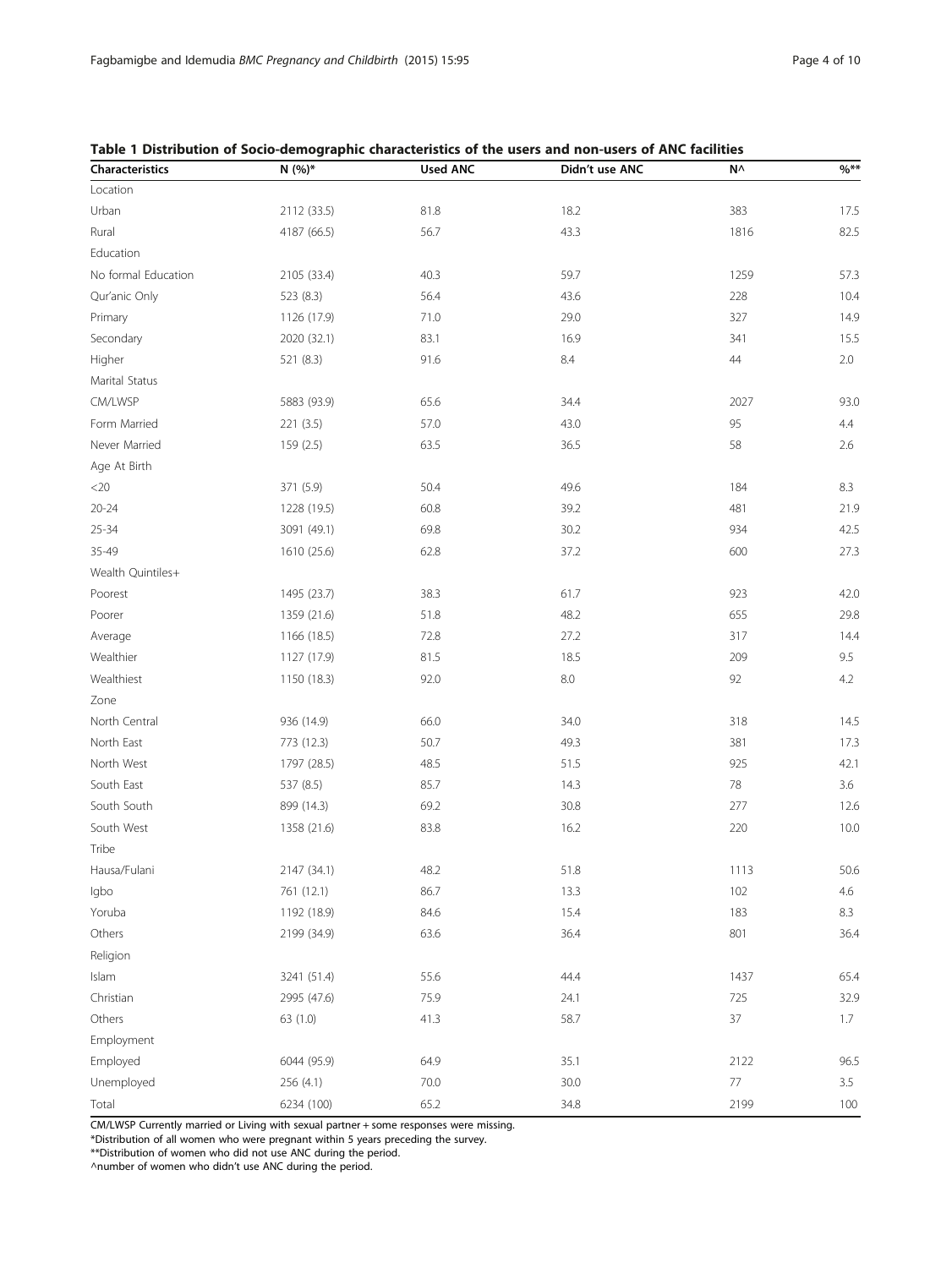|                     | from spouse | Obtaining permission Obtaining permission from Obtaining permission Getting money Unavailability Need accompaniment/<br>parent or guardian | from others | to go    | of transport | cannot go alone |
|---------------------|-------------|--------------------------------------------------------------------------------------------------------------------------------------------|-------------|----------|--------------|-----------------|
| Location            |             |                                                                                                                                            |             |          |              |                 |
| Urban               | $*15.9$     | $*10.7$                                                                                                                                    | $*11.3$     | $*40.3$  | $*29.6$      | $*16.2$         |
| Rural               | 23.4        | 15.0                                                                                                                                       | 15.4        | 59.8     | 47.2         | 23.7            |
| Education           |             |                                                                                                                                            |             |          |              |                 |
| No Formal Ed        | $*26.5$     | *17.9                                                                                                                                      | *18.9       | *58.6    | $*48.3$      | $*26.9$         |
| Qur'anic Only       | 23.7        | 15.8                                                                                                                                       | 12.8        | 56.8     | 47.8         | 22.9            |
| Primary             | 16.4        | 8.6                                                                                                                                        | 9.6         | 55.9     | 40.1         | 16.7            |
| Secondary           | 11.9        | 6.5                                                                                                                                        | 6.8         | 50.0     | 30.5         | 10.9            |
| Higher              | 7.1         | $4.8\,$                                                                                                                                    | 2.4         | 42.9     | 42.9         | 21.4            |
| Marital Status      |             |                                                                                                                                            |             |          |              |                 |
| CM/LWSP             | $*23.1$     | $*14.8$                                                                                                                                    | $*15.3$     | 56.2     | 44.7         | 22.7            |
| Form Married        | 8.4         | 3.2                                                                                                                                        | 8.3         | 61.1     | 40.0         | 24.2            |
| Never Married       | 8.8         | 15.8                                                                                                                                       | 5.3         | 61.4     | 36.8         | 10.5            |
| Age At Birth        |             |                                                                                                                                            |             |          |              |                 |
| $<$ 20              | $*24.7$     | *19.8                                                                                                                                      | $*16.5$     | 57.1     | $*51.1$      | *29.5           |
| $20 - 24$           | 25.2        | 15.0                                                                                                                                       | 15.0        | 58.7     | 47.8         | 22.9            |
| 25-34               | 22.3        | 15.0                                                                                                                                       | 15.6        | 58.1     | 44.6         | 23.6            |
| 35-49               | 18.3        | 10.8                                                                                                                                       | 12.3        | 51.7     | 38.4         | 17.8            |
| Wealth<br>Quintiles |             |                                                                                                                                            |             |          |              |                 |
| Poorest             | $*28.0$     | $*17.9$                                                                                                                                    | $*18.8$     | $*63.1$  | $*53.6$      | $*29.0$         |
| Poorer              | 20.7        | 15.7                                                                                                                                       | 15.7        | 57.8     | 43.6         | 21.0            |
| Average             | 17.8        | 9.9                                                                                                                                        | 9.6         | 52.4     | 34.5         | 16.2            |
| Wealthier           | 12.5        | 3.4                                                                                                                                        | 5.8         | 41.3     | 30.3         | 11.1            |
| Wealthiest          | $8.8\,$     | 6.6                                                                                                                                        | 3.3         | 27.2     | 18.7         | 13.2            |
| Zone                |             |                                                                                                                                            |             |          |              |                 |
| North Central       | $*19.1$     | $*9.9$                                                                                                                                     | $*9.5$      | $*62.7$  | $*47.8$      | $*16.6$         |
| North East          | 25.7        | 15.5                                                                                                                                       | 17.1        | 66.1     | 58.5         | 31.2            |
| North West          | 27.9        | 21.2                                                                                                                                       | 21.6        | 54.2     | 43.8         | 27.7            |
| South East          | 6.4         | 1.3                                                                                                                                        | 0.0         | 57.7     | 39.7         | 9.0             |
| South South         | 12.8        | 5.9                                                                                                                                        | 4.0         | 61.5     | 33.7         | 8.4             |
| South West          | 12.9        | 4.6                                                                                                                                        | $7.4\,$     | 32.3     | 30.0         | 15.2            |
| Tribe               |             |                                                                                                                                            |             |          |              |                 |
| Hausa/Fulani        | $*28.7$     | $*20.5$                                                                                                                                    | $*21.4$     | $*55.5$  | $*47.2$      | $*29.2$         |
| Igbo                | 6.9         | $2.0\,$                                                                                                                                    | $1.0\,$     | 56.4     | 33.7         | 10.8            |
| Yoruba              | $6.7\,$     | 3.4                                                                                                                                        | $2.8\,$     | 30.2     | 26.3         | 11.7            |
| Others              | 18.2        | 9.7                                                                                                                                        | 9.6         | 63.4     | 45.3         | 16.9            |
| Religion            |             |                                                                                                                                            |             |          |              |                 |
| Islam               | $*26.9$     | $*18.7$                                                                                                                                    | $*19.3$     | 56.1     | $*47.0$      | $*27.3$         |
| Christian           | 12.4        | 5.6                                                                                                                                        | 5.6         | 56.7     | 38.4         | 13.1            |
| Others              | 22.9        | 11.4                                                                                                                                       | 8.6         | 61.1     | 42.9         | 11.1            |
| Employment          |             |                                                                                                                                            |             |          |              |                 |
| Employed            | 22.2        | 14.4                                                                                                                                       | 14.7        | 56.6     | 44.4         | 22.5            |
| Unemployed          | 18.2        | 10.5                                                                                                                                       | 11.7        | $50.0\,$ | 35.5         | 18.4            |
| Total               | 22.0        | 14.3                                                                                                                                       | 14.6        | 56.4     | 44.1         | 22.4            |

<span id="page-4-0"></span>Table 2 Distribution of permission reasons for not utilizing ANC services by respondents' socio-demographic characteristics

\*Significant at 5% CM/LWSP Currently married or Living with sexual partner. Ed Education.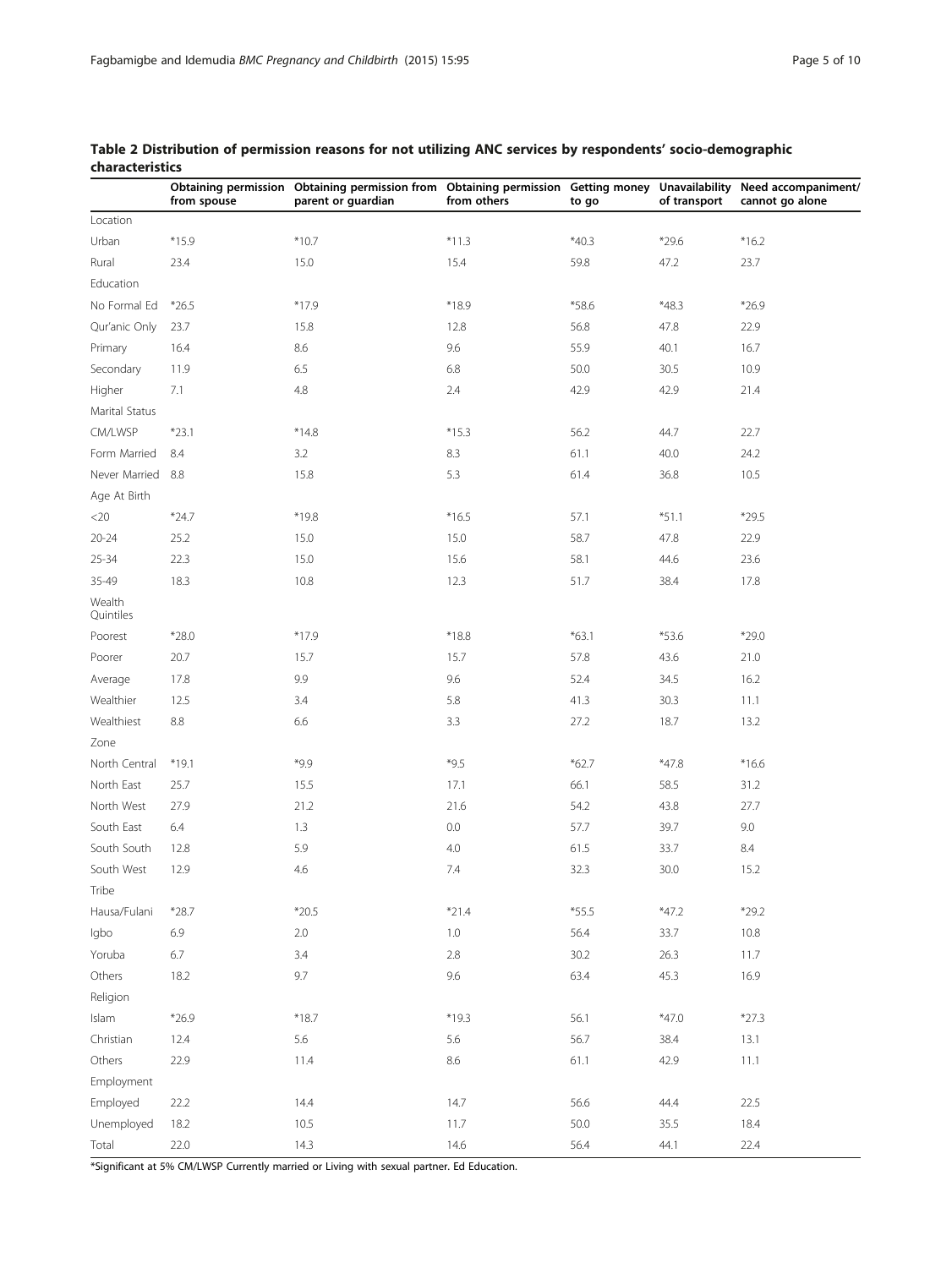rural areas did not use ANC compared to 18.2% in the urban area 61.7% among mothers in the poorest wealth quintile did not use ANC compared to 8.0% among mothers in the wealthiest quintile.

As shown in Table [2](#page-4-0) and Figure 1, the problem of getting permission from the respondents' spouses to attend ANC were cited by 22.0% of the respondents, 14.3% had a problem getting permission from parents/guardian and 14.6% had a problem in getting permission from other family members, cultural or religious leaders. Over half (56.4%) of the non-users reported having a problem with getting money to go for the ANC services while 44.1% claimed that they did not go because transport facilities to the service providers were not available. The reasons given were significantly associated with most sociodemographic characteristics of the respondents except employment status. However, the problem of getting money to go for ANC services was not significantly associated with mothers' age or current marital status.

In Table [3](#page-6-0) and Figure 1, nearly half (48.8%) of the non-users did not go for ANC services because the providers were far from them. This varied significantly with their locations, 33.7% in urban and 52.0% in rural areas. This problem was significantly associated with lower educational attainment, poorer wealth status, Northern zones, ethnicity and employment status of the respondents. About one fifth (21.4%) did not go for ANC because "the service providers were of the opposite sex". This problem varied significantly with the socialdemographic characteristics of the nonusers (except employment status). Of the facility related factors, 25.5% did not attend ANC clinic because the clinics did not have skilled health workers, 24.1% because of poor attitudes of the workers, 20.0% because the non-users could not trust the workers with their personal information, and 22.6% because the facilities did not have good drugs for the attendees.

The analysis of multiple responses presented in Table [4](#page-7-0) showed that of the 2199 non-users, 55.7% claimed they had problems getting money to go to ANC facility, 48.2% reported having problem with the distance to the health facilities while 43.6% did not go for ANC because there wasn't any means of transportation to the facilities. Among all the reasons given for not attending ANC services, "Getting money to go" ranked single most important reason, been highest with 16.8% of all the problems, followed by "Distance from health facility" 14.4% and "Availability of transport to the facilities" 13.1%. These three reasons jointly constituted nearly half (44.3%) of all the reasons why the respondents did not use the ANC facilities. Health facility related factors comprising of unavailability of good drugs and skilled health workers, poor attitude and unprofessional conduct of the health workers made up 27.5% of the reasons why the pregnant women did not attend ANC services. The remaining 28.1% of the reasons for not attending ANC services were individual differences, family and societal reasons as shown in Figure [2](#page-7-0). Elimination of the three most important problems would increase ANC coverage by about 15% while overcoming health facility loopholes could further boost ANC coverage by almost 9%.

#### **Discussions**

We determined and prioritized the reasons why nonusers of ANC chose not to access services in Nigeria. The highest non-users of ANC were found among the poor, rural, currently married, and less educated respondents from the Northern part of Nigeria, especially in the North East zone. Significant associations were found between the stated reasons for non-utilization of ANC among the respondents and socio-demographic characteristics. The reasons varied significantly with regards to respondents' economic status, educational attainment, residence, geographical locations, age and marital status.

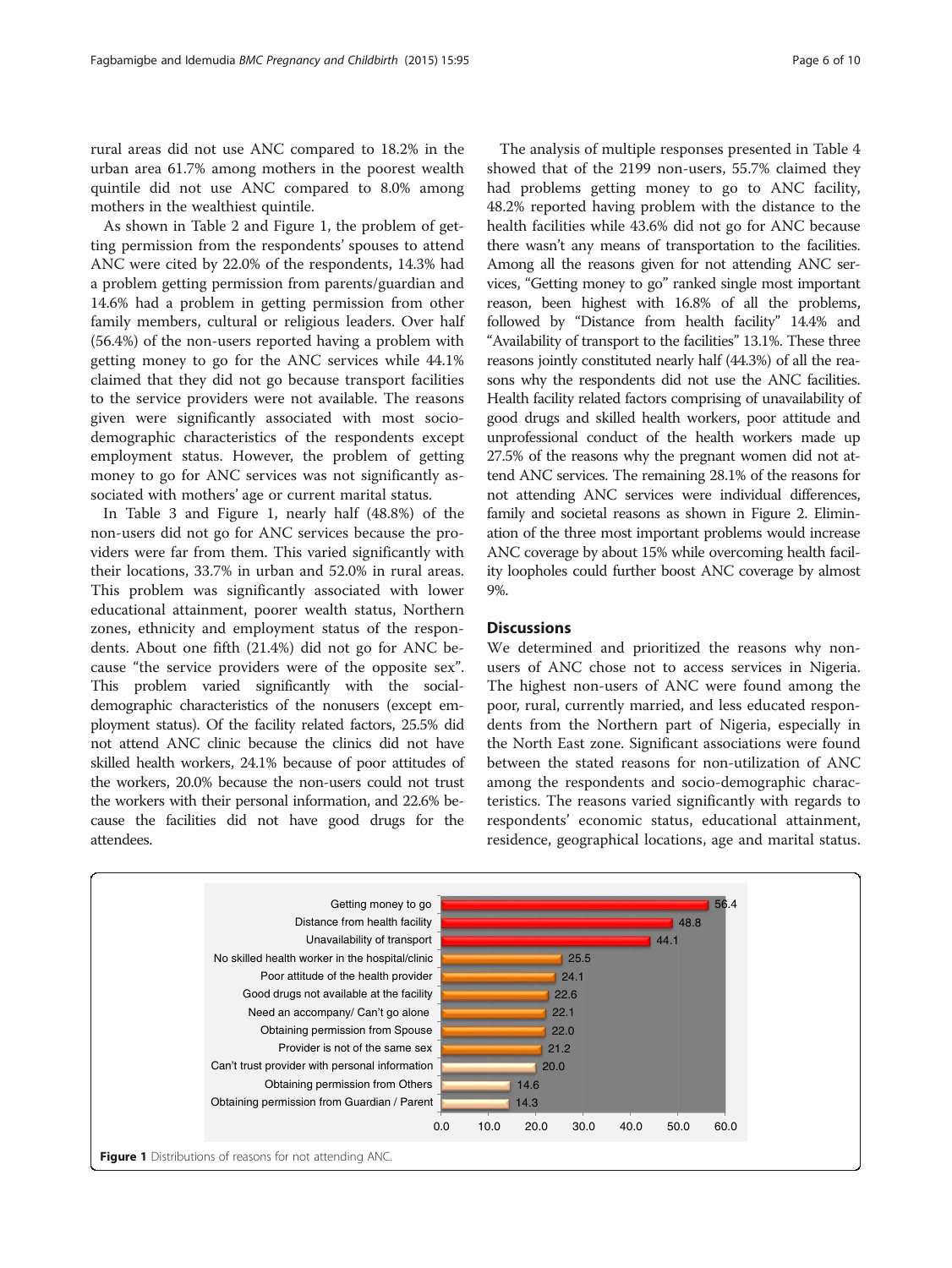| Characteristics  | <b>Distance from</b><br>health facility | Different sex<br>with provider | No skilled health<br>worker at the facility | Poor attitude<br>of the provider | Cannot trust provider with<br>personal information | Good drugs not<br>available at facility |
|------------------|-----------------------------------------|--------------------------------|---------------------------------------------|----------------------------------|----------------------------------------------------|-----------------------------------------|
| Location         |                                         |                                |                                             |                                  |                                                    |                                         |
| Urban            | *33.7                                   | $*18.0$                        | 22.3                                        | 22.8                             | 16.4                                               | 20.4                                    |
| Rural            | 52.0                                    | 22.2                           | 26.2                                        | 24.4                             | 20.8                                               | 23.1                                    |
| Education        |                                         |                                |                                             |                                  |                                                    |                                         |
| No Formal Ed     | $*53.5$                                 | $*25.6$                        | $*29.1$                                     | $*27.2$                          | $*23.5$                                            | $*25.8$                                 |
| Qur'anic Only    | 57.3                                    | 27.3                           | 30.4                                        | 28.5                             | 24.1                                               | 24.7                                    |
| Primary          | 41.0                                    | 13.9                           | 19.5                                        | 18.2                             | 13.6                                               | 19.1                                    |
| Secondary        | 34.4                                    | 10.7                           | 16.3                                        | 15.1                             | 11.5                                               | 13.0                                    |
| Higher           | 38.1                                    | 12.2                           | 17.1                                        | 31.0                             | 11.9                                               | 19.0                                    |
| Marital Status   |                                         |                                |                                             |                                  |                                                    |                                         |
| CM or LWSP       | 49.2                                    | $*22.5$                        | 26.1                                        | 24.7                             | $*20.7$                                            | $*23.5$                                 |
| Form Married     | 43.8                                    | 7.4                            | 18.9                                        | 16.8                             | 11.5                                               | 9.5                                     |
| Never Married    | 45.6                                    | $8.8\,$                        | 19.3                                        | 15.8                             | 10.5                                               | 14.0                                    |
| Age At Birth     |                                         |                                |                                             |                                  |                                                    |                                         |
| $<$ 20           | 53.8                                    | $*24.7$                        | 25.3                                        | 25.3                             | 20.3                                               | 22.0                                    |
| $20 - 24$        | 53.2                                    | 23.1                           | 27.5                                        | 24.6                             | 21.0                                               | 23.5                                    |
| 25-34            | 48.2                                    | 22.9                           | 26.2                                        | 25.7                             | 21.2                                               | 24.5                                    |
| 35-49            | 44.7                                    | 17.0                           | 22.9                                        | 20.9                             | 17.3                                               | 19.0                                    |
| Wealth quintiles |                                         |                                |                                             |                                  |                                                    |                                         |
| Poorest          | $*58.7$                                 | $*27.0$                        | $*30.8$                                     | $*28.4$                          | $*24.9$                                            | $*27.0$                                 |
| Poorer           | 49.2                                    | 21.9                           | 26.7                                        | 24.2                             | 20.7                                               | 23.7                                    |
| Average          | 40.4                                    | 13.4                           | 20.1                                        | 18.8                             | 12.5                                               | 16.0                                    |
| Wealthier        | 28.4                                    | 10.6                           | 11.5                                        | 14.4                             | 11.1                                               | 13.5                                    |
| Wealthiest       | 20.9                                    | 14.3                           | 15.2                                        | 20.7                             | 12.1                                               | 14.1                                    |
| Zone             |                                         |                                |                                             |                                  |                                                    |                                         |
| North Central    | $*49.2$                                 | $*14.3$                        | $*19.4$                                     | $*21.3$                          | $*15.0$                                            | $*13.7$                                 |
| North East       | 63.5                                    | 32.0                           | 43.0                                        | 35.4                             | 28.1                                               | 40.8                                    |
| North West       | 51.1                                    | 28.7                           | 28.8                                        | 28.1                             | 26.1                                               | 24.9                                    |
| South East       | 40.3                                    | 3.8                            | 13.0                                        | 10.4                             | 9.1                                                | 12.8                                    |
| South South      | 36.4                                    | 6.2                            | 11.0                                        | 9.9                              | $7.7\,$                                            | 11.7                                    |
| South West       | 30.9                                    | $\,8.8$                        | 12.9                                        | 14.3                             | $7.4$                                              | 10.6                                    |
| Tribe            |                                         |                                |                                             |                                  |                                                    |                                         |
| Hausa/Fulani     | $*53.4$                                 | $*29.6$                        | $*30.5$                                     | $*29.3$                          | $*26.4$                                            | $*26.6$                                 |
| Igbo             | 36.3                                    | 3.9                            | 13.7                                        | 12.7                             | 8.9                                                | 15.8                                    |
| Yoruba           | 27.8                                    | $7.8\,$                        | 11.2                                        | 14.5                             | 8.9                                                | 11.7                                    |
| Others           | 48.8                                    | 15.5                           | 23.4                                        | 20.6                             | 15.1                                               | 20.5                                    |
| Religion         |                                         |                                |                                             |                                  |                                                    |                                         |
| Islam            | $*52.1$                                 | $*27.7$                        | $*30.0$                                     | $*28.7$                          | $*24.3$                                            | $*27.0$                                 |
| Christian        | 41.8                                    | 9.6                            | 17.0                                        | 15.5                             | 12.0                                               | 14.4                                    |
| Others           | 54.3                                    | $8.6\,$                        | 16.7                                        | 14.3                             | 11.4                                               | 11.1                                    |
| Employment       |                                         |                                |                                             |                                  |                                                    |                                         |
| Employed         | $*49.1$                                 | 21.6                           | 25.5                                        | 24.1                             | 20.0                                               | 22.6                                    |
| Unemployed       | 39.5                                    | 15.8                           | 26.3                                        | 22.4                             | 18.4                                               | 22.4                                    |
| Total            | 48.8                                    | 21.4                           | 25.5                                        | 24.1                             | 20.0                                               | 22.6                                    |

<span id="page-6-0"></span>

| Table 3 Distribution of service-related reasons for not utilizing ANC services by respondents' socio-demographic |  |  |  |
|------------------------------------------------------------------------------------------------------------------|--|--|--|
| characteristics                                                                                                  |  |  |  |

\*Significant at 5% CM/LWSP Currently married or Living with sexual partner.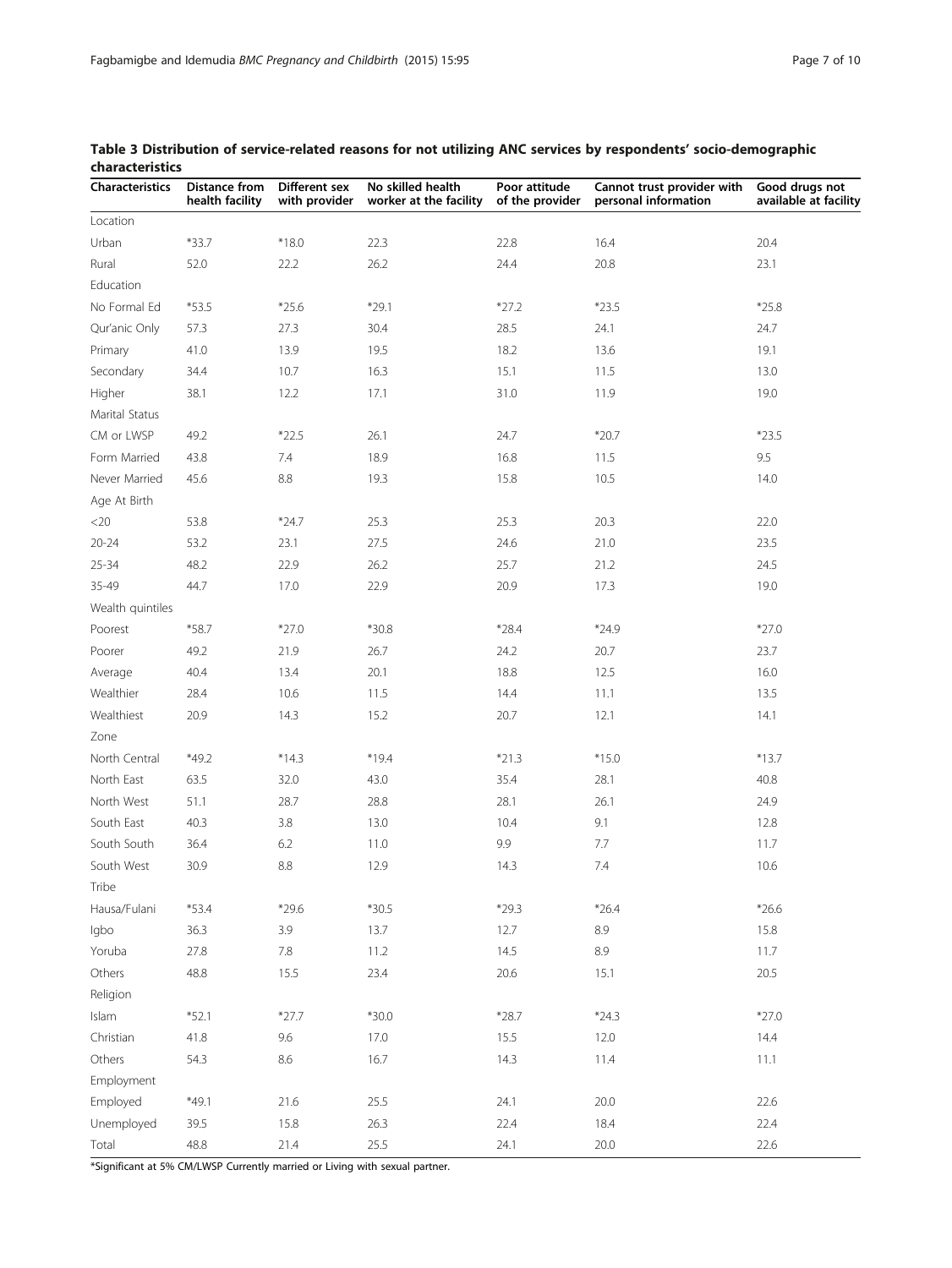| Reasons                                          | N    | % who gave each reason<br>(95% CI) | % among all reasons<br>(95% CI) |
|--------------------------------------------------|------|------------------------------------|---------------------------------|
| Getting money to go                              | 1225 | 56.4(53.6-57.8)                    | 16.8(15.9-17.6)                 |
| Distance from health facility                    | 1060 | 48.8(46.1-50.3)                    | $14.5(13.7-15.3)$               |
| Availability of transport                        | 959  | 44.6(41.5-45.7)                    | $13.1(12.3-13.9)$               |
| No health worker in the hospital/clinic          | 555  | 25.5(23.4-27.1)                    | $7.6(7.0-8.2)$                  |
| Poor attitude of the health provider             | 524  | 24.1(22.0-25.6)                    | $7.2(6.6 - 7.8)$                |
| Need an accompany/Can not go alone               | 486  | 22.4(20.4-23.8)                    | $6.7(6.1 - 7.2)$                |
| Good drugs not available at the facility         | 491  | 22.6(20.6-24.1)                    | $6.7(6.1 - 7.3)$                |
| Obtaining permission from Spouse                 | 479  | 22.0(20.1-23.5)                    | $6.6(6.0-7.1)$                  |
| Provider is not of the same sex                  | 466  | 21.4(19.5-22.9)                    | $6.4(5.8-6.9)$                  |
| Can not guarantee confidentiality of information | 435  | 20.0(18.1-21.4)                    | $6.0(5.4-6.5)$                  |
| Obtaining permission from Others                 | 318  | 14.6(13.0-15.9)                    | $4.4(3.9-4.8)$                  |
| Obtaining permission from Guardian/Parent        | 310  | 14.3(12.6-15.6)                    | $4.2(3.8-4.7)$                  |

<span id="page-7-0"></span>Table 4 Analysis of multiple reasons for not using ANC services

CI Confidence Interval.

Our analysis revealed that some respondents with higher educational attainment, and also in the wealthiest quintiles, did not use ANC services during their last pregnancy. This indicated that ANC utilization was not only influenced by poverty and lack of information but also by other factors, such as seeking permissions from spouses and partners, beliefs, dispositions and views on quality and attitudes towards the ANC providers, and distances to health facilities. We found that three reasons were central to non-utilization of ANC services in Nigeria: "Problems with getting money to go health facilities", "Farness of ANC service providers" and "Unavailability of transport to reach the ANC providers".

These three problems concern finance and logistics, and they collectively constituted nearly half of all the reasons why pregnant women did not use the ANC services. Therefore, the ANC coverage of 65.1% in Nigeria

according to NARHS 2012 [\[1](#page-8-0)] might increase by 15.4% to over 80% if more ANC facilities were established and ANC services were made totally free across Nigeria. Of all the identified barriers to ANC utilization, inability to pay for the services was the most common problem preventing pregnant women from accessing the ANC in Nigeria. This finding is consistent with previous findings [[2,9,](#page-8-0)[20-22,24,28](#page-9-0)]. United Nations reported that poverty is a major barrier to ANC utilization across developing countries [\[29](#page-9-0)]. A recent Zambia study [[30\]](#page-9-0) also found a strong connection between distance to a health facility, the ANC usage and the quality of ANC received.

Previous studies have recommended that for the ANC coverage in developing countries to match the coverage in most developed countries, the ANC services should be made free and available especially in rural settings [[2,](#page-8-0)[21,23,29\]](#page-9-0), with at least one ANC facility within every

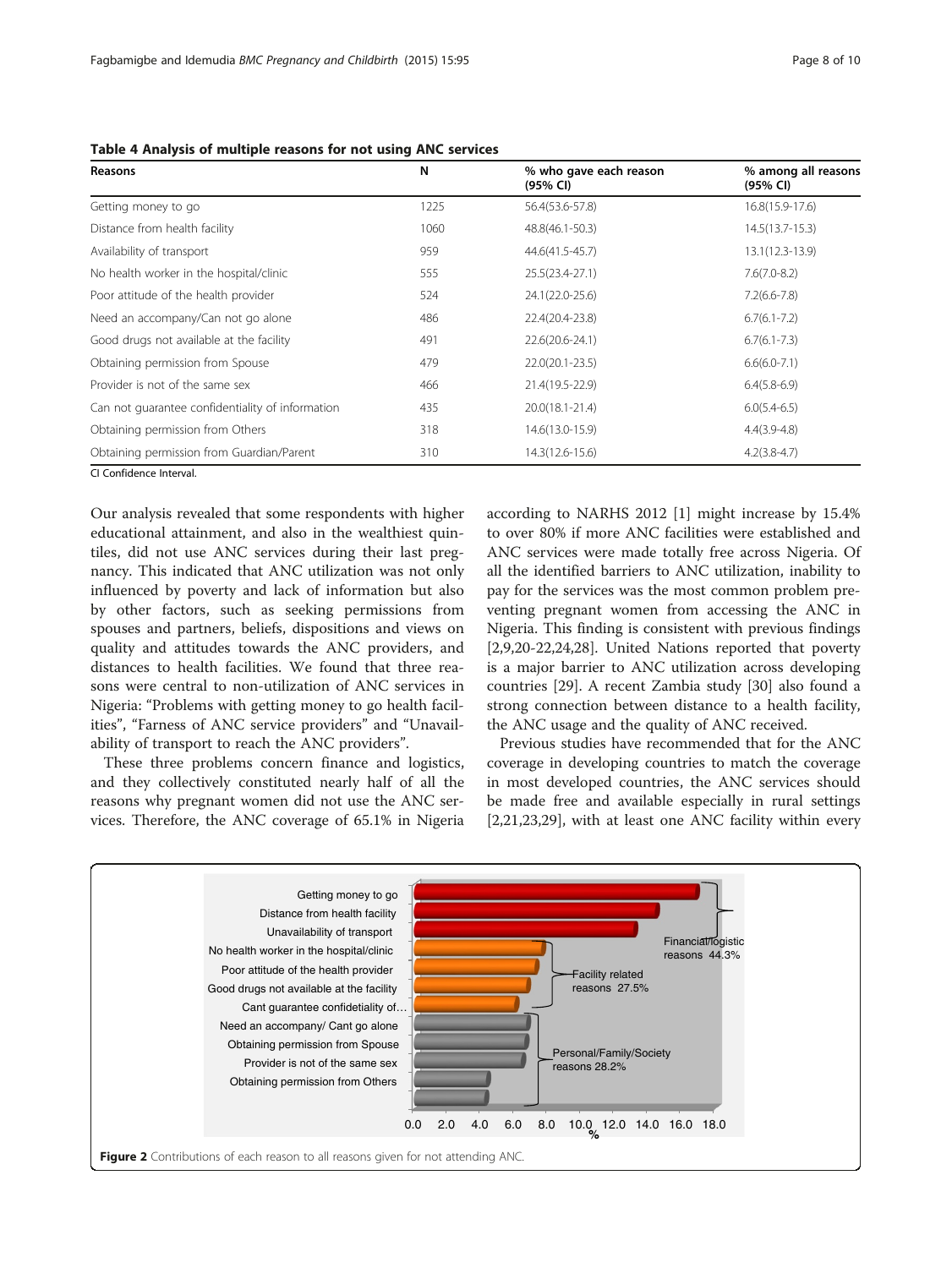<span id="page-8-0"></span>15 km radius [[30,31\]](#page-9-0) and staffed with various healthcare professionals [2,[30,32,33](#page-9-0)].

Factors related to health facilities included lack of good medications and skilled health workers. Poor attitude and unprofessional conduct of health workers made up over a quarter of the reasons why pregnant women did not utilize the ANC services. Other studies ascribed such findings to the fact that the previous personal experiences with ANC facility staff, or experiences narrated by women's friends or family members, may affect the care-seeking behavior [\[12,23,30,34\]](#page-9-0). Additional ANC coverage of 9.6% could be achieved if all existing health facilities were supplied with adequate drugs and manned by skilled health workers who exhibited professional attitudes and behaviours.

We also identified that personal, family, societal and cultural factors affect utilization of ANC, this is in agreement with outcomes of a meta-analysis of qualitative studies reporting the views and experiences of a total of 1,230 women in 15 low and middle income countries who received inadequate ANC [\[28\]](#page-9-0). Authors of the latter concluded that any ANC programming at odds with both local theoretical and contextual beliefs and experiences may suffer under-utilization. Obtaining permission from spouses, family members, in-laws, society leaders to visit ANC facilities remains a problem in Nigeria [6]. Our findings were corroborated with the report entitled "Antenatal Care: Opportunities for Africa's Newborns" [2] which highlighted the need to establish meaningful contact between communities and facilities in order to increase utilization of ANC. In North Nigeria, especially the Eastern part, Islam is the main religion and most husbands practicing Islam forbid their wife going out without outright permission [6,7]. Factors related to family and society have been estimated to result in a nearly 10% loss in ANC coverage in Nigeria. There is need for partners and other family members to embrace the ANC and encourage it among pregnant women as their support can help women follow recommendations offered by the ANC providers, promote joint decision making among partners, and improve the health of mothers and newborns.

#### Study limitations

We used a secondary data which relied solely on ability of respondents to correctly recall and report past events without any means of further verification by the interviewers. The data might have suffered recall bias and other non-sampling errors. Data on some variables that could have been of interest to the researchers were not collected.

## Conclusions

Affordability, availability, and accessibility of ANC providers are the most common problems facing utilization of ANC in Nigeria. Poor, rural women with limited education in particular face challenges in these. Joint efforts should be deployed to making ANC services attractive to and reachable by pregnant women and nursing mothers. These efforts should address financial and cultural barriers to ANC use, quality improvement to increase ANC services utilization and satisfaction, and maximal contacts between the woman, the service providers and the health services.

Implementation of a free ANC policy, the establishment of more ANC public health facilities within a 15 km radius of every woman across Nigeria, and an emphasized focus on the WHO public health guidelines on ANC are the surest ways to overturn the low ANC coverage in Nigeria. The health facilities should be supplied with adequate drugs, manned by skilled health workers and the workers re-orientated to be professionals so as to win confidence and patronage of women and their partners. Priority must be given to recruitment and to efforts in retaining skilled health workers, and to their adequate supervision, training, knowledge and skills acquisition, and motivation in addition to establishment of health facilities, availability of drugs, equipment and other consumables.

#### Competing interests

The authors declare that they have no competing interests

#### Authors' contributions

AFF conceived the study, wrote the introduction, analyzed and wrote the results and the discussion. ESI facilitated the publication. Both authors proofread and approved the final version of the manuscript.

#### Acknowledgements

We acknowledge the Federal Ministry of Health for allowing the use of these data.

#### Received: 4 November 2014 Accepted: 1 April 2015 Published online: 17 April 2015

#### References

- 1. Federal Ministry of Health N (FMoH). National HIV/AIDS and Reproductive Health and Serological Survey, 2012 (NARHS Plus). Abuja, Nigeria: Federal Ministry of Health; 2013.
- 2. Lincetto O, Mothebesoane-anoh S, Gomez P, Munjanja S. Antenatal Care: Opportunities for Africa's Newborns. 2010.
- 3. National Population Commission (Nigeria) and ICF International: Nigeria Demographic and Health Survey 2013. Abuja, Nigeria; 2014.
- 4. Bustreo F, Say L, Koblinsky M, Pullum TW, Temmerman M, Pablos-Mendez A. Ending preventable maternal deaths: the time is now. Lancet, Glob Heal. 2013;1:e176–7.
- 5. Osungbade K, Shaahu VN, Uchendu OC. Clinical audit of antenatal service provision in Nigeria. Health Care Women Int. 2011;32:441–52.
- 6. Doctor HV, Bairagi R, Findley SE, Helleringer S. Northern Nigeria maternal, newborn and child health programme : selected analyses from population-based baseline survey. Open Demogr J. 2011;4:11–21.
- 7. Ashir GM, Doctor HV, Afenyadu GY. Performance based financing and uptake of maternal and child health services in yobe sate, northern Nigeria. Glob J Heal Sci. 2013;5:34–41.
- 8. WHO. World Health Statistics 2014. 2014.
- 9. Ajayi IO, Osakinle DC. Socio demographic factors determining the adequacy of antenatal care among pregnant women visiting ekiti state primary health centers. Authors. Online J Heal Allied Sci. 2013;12:1–6.